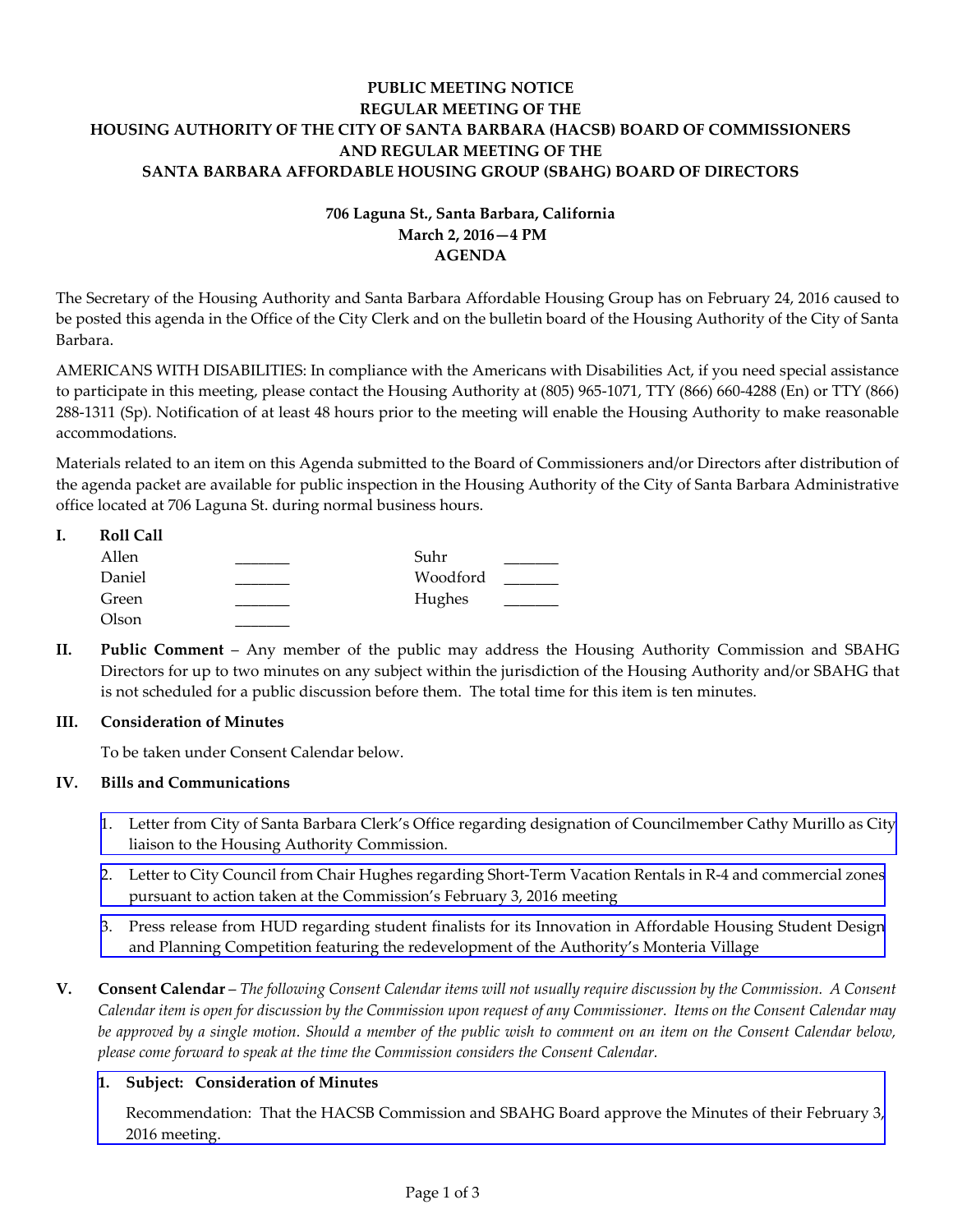# **2. Subject: Expenditure Resolution December, 2015**

[Recommendation:](http://hacsb.org/download/meetings_2016_2/items/03_march/item_V_II_2016_03_02.pdf) That the Commission adopt a resolution setting forth costs incurred and payments made for the month of December, 2015.

### **3. Subject: Expenditure Resolution January, 2016**

[Recommendation:](http://hacsb.org/download/meetings_2016_2/items/03_march/item_V_III_2016_03_02.pdf) That the Commission adopt a resolution setting forth costs incurred and payments made for the month of January, 2016.

### **VI. Report of Executive Director**

### **1. Subject: Funding Request from Rental Housing Mediation Program**

[Recommendation:](http://hacsb.org/download/meetings_2016_2/items/03_march/item_VI_I_2016_03_02.pdf) That the Commission (1) consider a grant request in the amount of \$12,000 to the City's Rental Housing Mediation Program for their operating year of July 1, 2016 through June 30, 2017; and (2) if approved, appropriate the needed funding from Non‐HUD Operating Reserves.

### **2. Subject: Development Project Update**

[Recommendation:](http://hacsb.org/download/meetings_2016_2/items/03_march/item_VI_II_2016_03_02.pdf) That the Commission receive a report on potential and pending development projects. No action is necessary. This is a running report provided for information only.

### **3. Subject: Commission Requested Follow‐Up Report**

[Recommendation:](http://hacsb.org/download/meetings_2016_2/items/03_march/item_VI_III_2016_03_02.pdf) That the Commission receive a follow-up report on subject(s) raised during Public Comment and/or by a Commissioner at a previous meetings. This is a running report provided for information only. Staff will address comments made by Mr. Robert Burke at the February 3, 2016 meeting.

#### **4. Subject: Quarterly Spotlight Section 8 Tool**

Recommendation: That the Commission receive a presentation on HUD's Section 8 Housing Choice Voucher Utilization Tracking Tool.

#### **VII. Treasurer's Report**

# **1. Subject: Resolution Approving Consolidated Operating Budget for all Housing Authority Programs for the Fiscal Year ending March 31, 2017**

[Recommendation:](http://hacsb.org/download/meetings_2016_2/items/03_march/item_VII_I_2016_03_02.pdf) That the Commission adopt a resolution approving the Authority's proposed consolidated operating budget for the fiscal year ending March 31, 2017.

**2. Subject: Approval of Operating Budget for Santa Barbara Affordable Housing Group for the Fiscal Year ending March 31, 2017**

[Recommendation:](http://hacsb.org/download/meetings_2016_2/items/03_march/item_VII_II_2016_03_02.pdf) That the Board approve the proposed operating budget for the fiscal year ending March 31, 2017.

#### **VIII. Committee Reports** ‐ None

#### **IX. Unfinished Business ‐** None

- **X. New Business**
	- **1. Subject: Resolutions for Pearl Gardens and Sycamore Gardens Developments Authorizing Final Structure and Documentation for the Pre‐Development, Construction, and Permanent Loans and Authorizing the Issuance of Multifamily Housing Revenue Bonds related thereto**

[Recommendation:](http://hacsb.org/download/meetings_2016_2/items/03_march/item_X_I_2016_03_02.pdf) That the Commission adopt two resolutions for Pearl Gardens and Sycamore Gardens Developments Authorizing Final Structure and Documentation for the Pre‐Development, Construction Period and Permanent Loans and Authorizing the Issuance of Multifamily Housing Revenue Bonds.